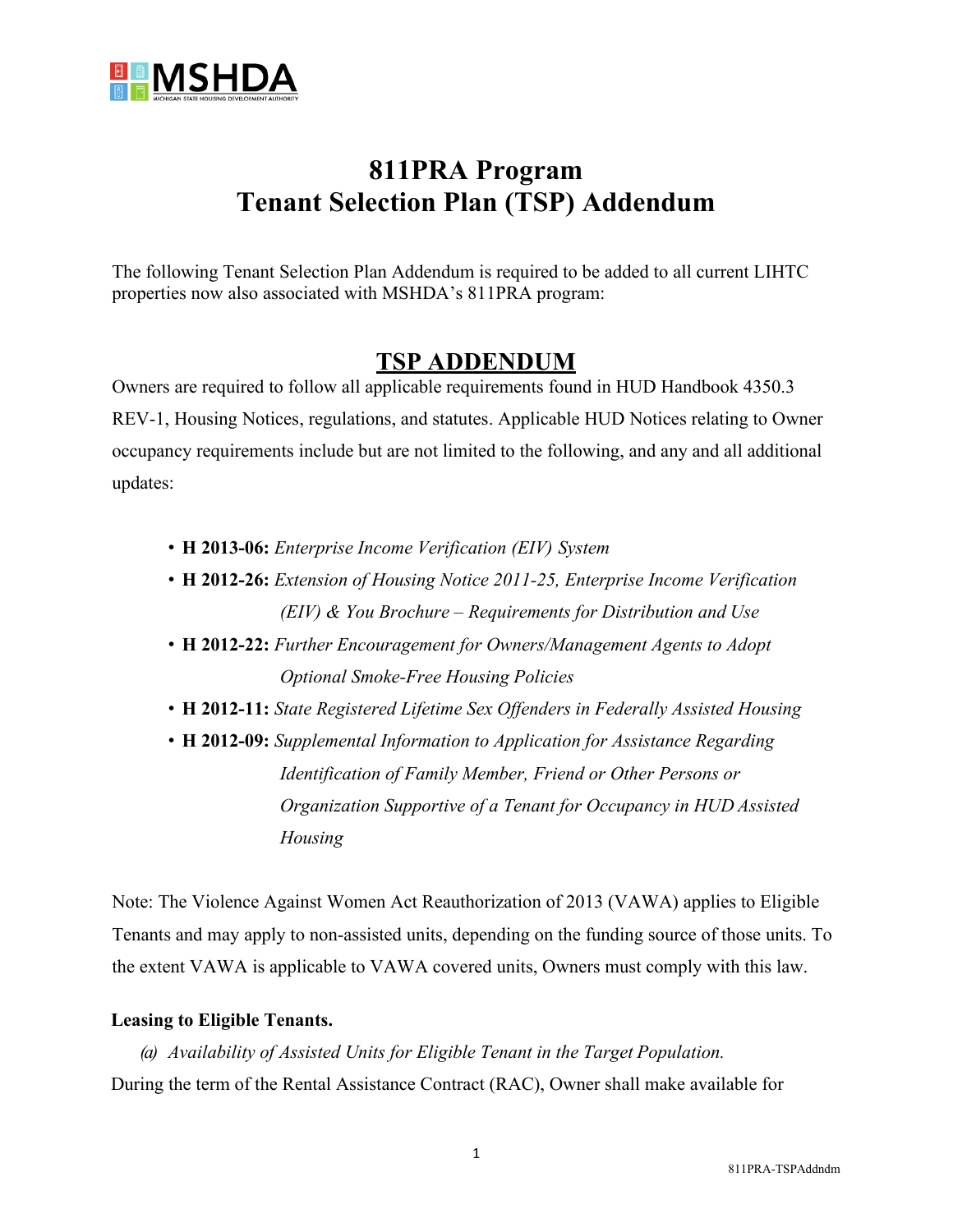

occupancy by Eligible Tenants in the Target Population the total number of Assisted Units committed under the RAC. For purposes of this section, making units available for occupancy by Eligible Families means that the Owner:

- (1) Has leased or is making good faith efforts to lease the units to Eligible Tenants, in the Target Population including informing MSHDA or MSHDA's designee of a vacancy and holding the unit open for a reasonable period of time; and
- (2) Has not rejected any such applicant family except for reasons permitted under the RAC, the 811PRA Program Guidelines or the MSHDA-approved Tenant Selection Plan for the 811PRA units. Failure on the part of the Owner to comply with this requirement is a violation of the RAC and grounds for all available legal remedies, including specific performance of the RAC, suspension or debarment from HUD programs, and reduction of the number of Assisted Units under the RAC.

(b) *Reduction of number of Assisted Units covered by RAC.* MSHDA may reduce the number of Assisted Units covered by the RAC if:

- (1) The Owner fails to comply with the requirements of paragraph (a) of this section; or
- (2) MSHDA determines that the inability to lease Assisted Units to Eligible Families is not a temporary problem.

(c) *Increase in number of Assisted Units covered by RAC.* MSHDA may increase the number of the Assisted Units covered by the RAC if:

- (1) The program funding amount with the increased number of assisted units does not exceed the maximum amount of grant funds awarded to MSHDA; and
- (2) The owner complies with 811PRA Program Guidelines: § PRA.305.

(d) *Protections for Victims of Domestic Violence, Dating Violence, Sexual Assault, or Stalking.* Subpart L of 24CFR part 5 shall apply to the Assisted Units in Eligible Multifamily Properties.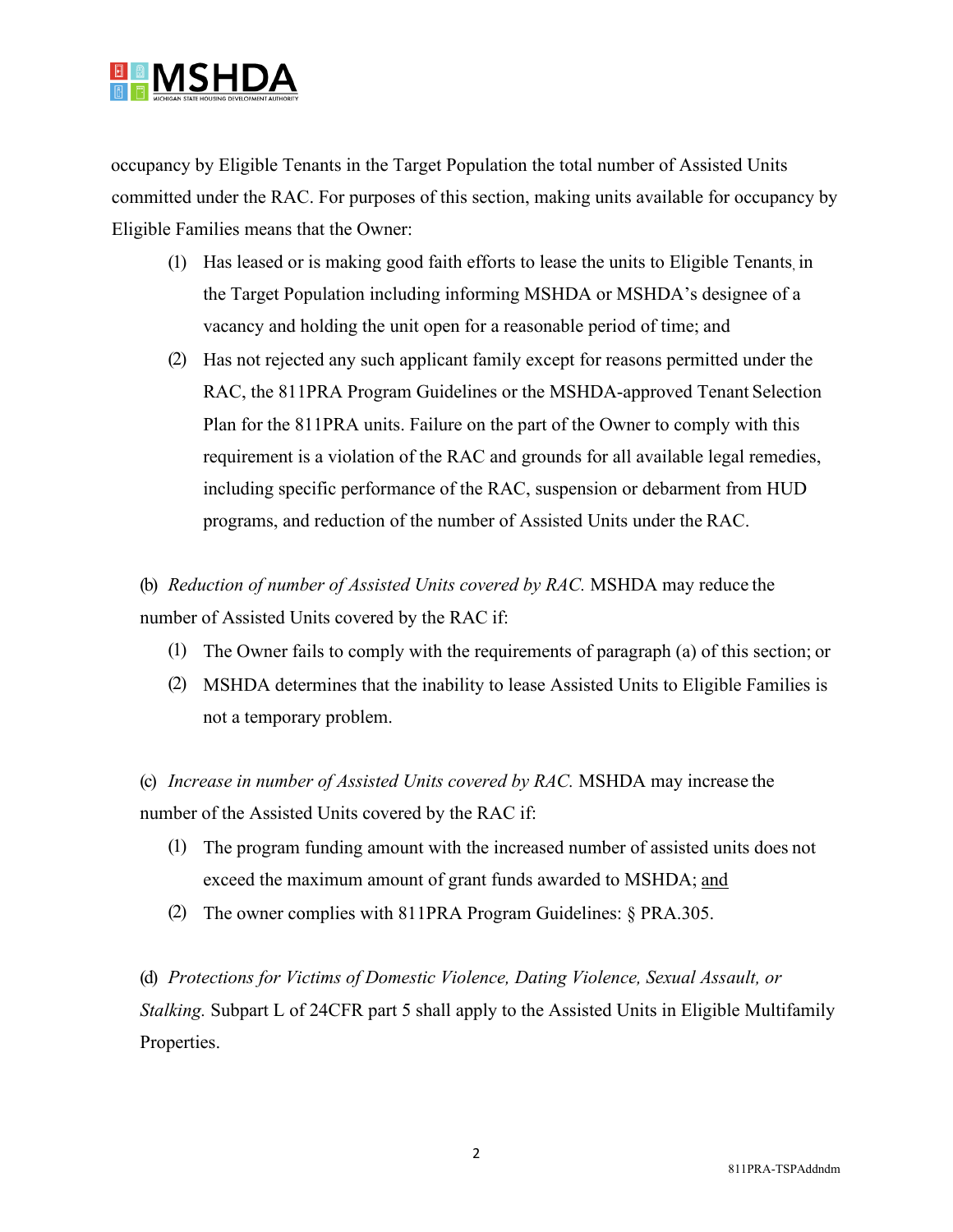

#### **Responsibilities of Owner.**

(a) *Marketing, Outreach and Referral* Marketing by the Owner, where applicable (as may be outlined in MSHDA's Inter-Agency Partnership Agreement with MDHHS), must be done in accordance with the MSHDA's Affirmative Fair Housing Marketing Plan (HUD-92243- PRA) and all HUD Fair Housing and Equal Opportunity requirements. The purpose of the Plan and requirements is to assure that Eligible Families in the same housing market area have an equal opportunity to apply and be selected for an Assisted Unit regardless of their race, color, national origin, religion, sex, disability or familial status.

(b) *Management and Maintenance.* The Owner is responsible for all management functions, including screening of Eligible Applicants in accordance with the MSHDA approved Tenant Selection Plan, reexamination and verification of family income and composition, determination of family rent (total tenant payment, tenant rent and utility reimbursement), collection of rent, termination of tenancy and eviction, and performance of all repair and maintenance functions (including ordinary and extraordinary maintenance), and replacement of capital items. All functions must be performed in accordance with applicable nondiscrimination and equal opportunity requirements. Owner has tenant selection responsibilities apart from screening only as provided in MSHDA's Inter-Agency Agreement.

(c) *Contracting for Services.* The Owner may contract with a private or public entity (except MSHDA) for performance of the services or duties required in paragraphs (a) and (b) of this section. However, such an arrangement does not relieve the Owner of responsibility for these services and duties.

(d) *Submission of Financial and Operating Statements.* MSHDA shall establish control measures with the Owner to meet MSHDA's financial requirements of submitting audited annual financial statements that comply with the requirements of OMB Circular A-133.

(e) *Use of project funds.* Rental Assistance Payments must be used for the benefit of the Assisted Units.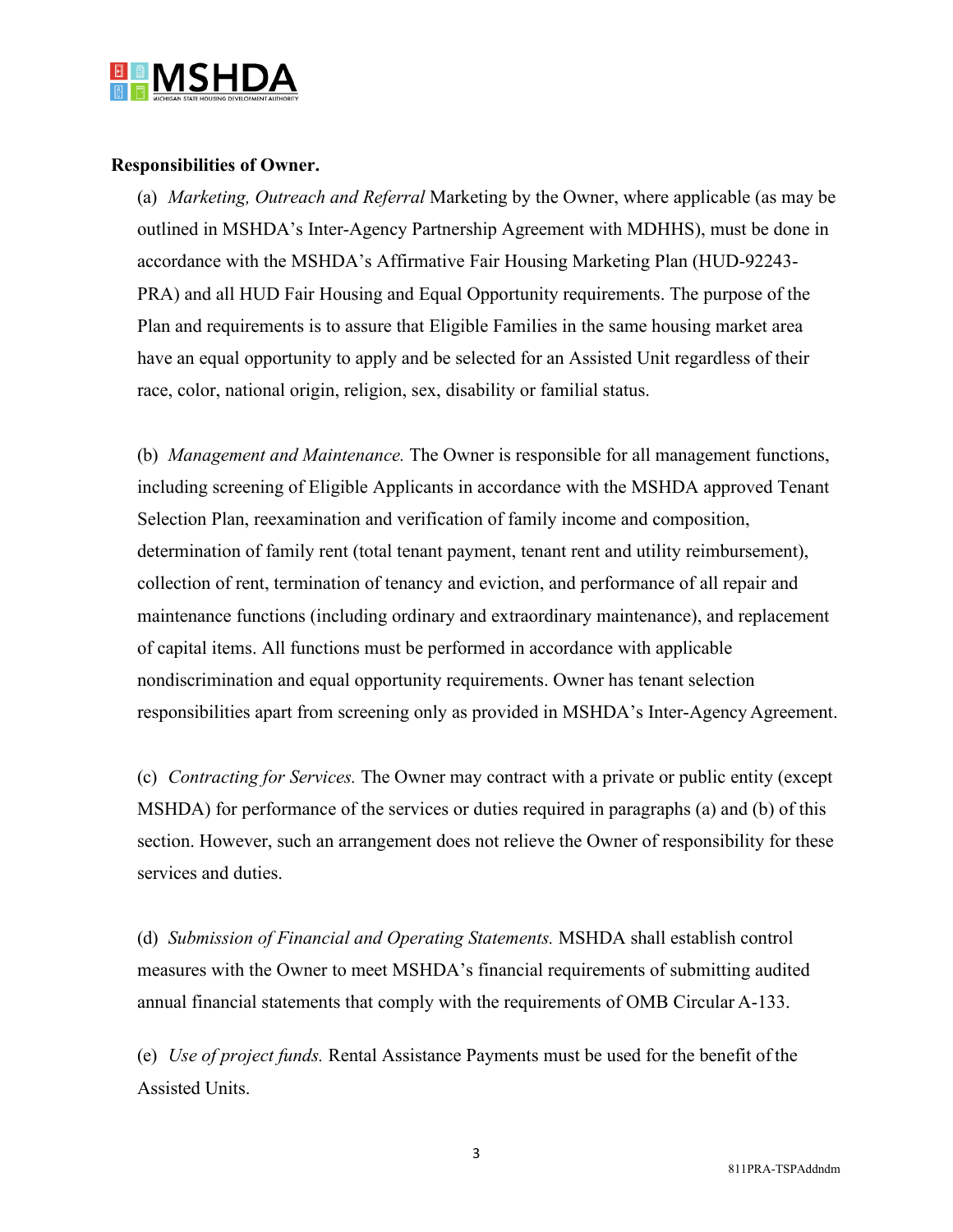

#### **Selection and Admission of Eligible Tenants.**

(a) *Application.* The Owner must accept referrals of Eligible Applicants from MSHDA or MSHDA's designee for determining eligibility with the Owner's MSHDA-approved Tenant Selection Plan. Upon request of MSHDA or HUD, the Owner must furnish copies of all applications to HUD and/or MSHDA.

## (b) *Determination of eligibility and selection of Eligible Tenants.* The Owner is responsible for:

- (1) obtaining and verifying information related to Social Security Numbers of Eligible Family members in accordance with 24CFR part 5, subpart B. Owner shall refer to Handbook 4350.3 REV-1, chapters 3-3, B. and C., 3-9, and 3-11, and 3-31 for further guidance;
- (2) obtaining and verifying income through the use of Enterprise Income Verification (EIV), pursuant to 24C.F.R. 5.233(a)(2). Owner shall refer to Handbook 4350.3 REV-1, chapter 3-30 for further guidance;
- (3) obtaining and verifying information related to income eligibility of Eligible Families in Assisted Units in accordance with 24CFR part 5, subpart F. Owner shall refer to Handbook 4350.3 REV-1, chapter 3-30 for further guidance;
- (4) preventing crime in the Assisted Units, including the denial of admission to persons engaged in criminal activity or has certain criminal histories, in accordance with 24CFR part 5, subpart H. Owner shall refer to Handbook 4350.3 REV-1, chapter 4- 27, E. for further guidance.
- (5) complying with protections for victims of domestic violence, dating violence, sexual assault, or stalking, pursuant to 24CFR part 5, subpart L; and
- (6) complying with all other applicable requirements, including but not limited to the RAC, 811PRA Program Guidelines, and any other HUD administrative requirements.

(c) If the Owner determines that an applicant is ineligible on the basis of income or family composition, or because of failure to meet the disclosure and verification requirements for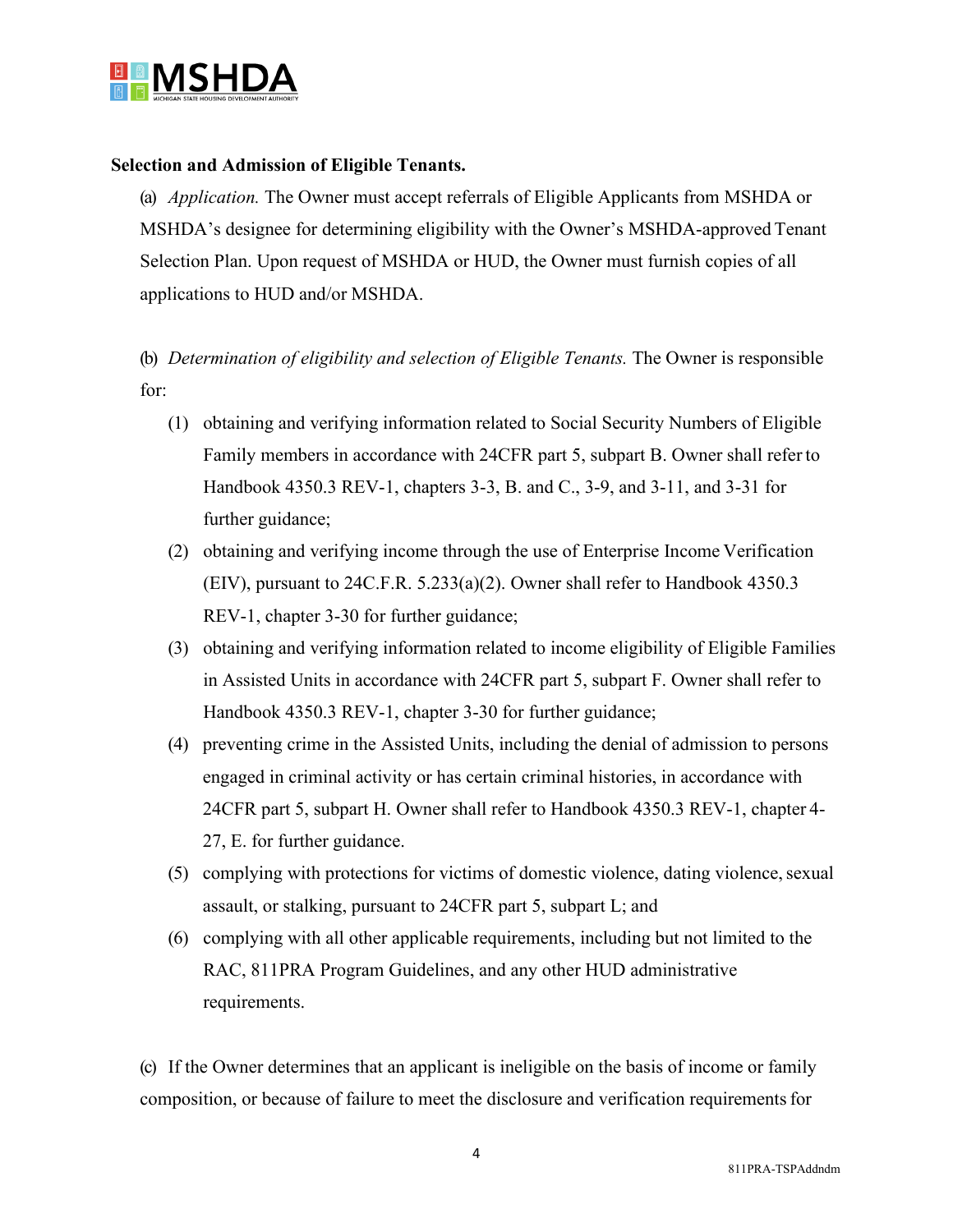

Social Security Numbers (as provided by 24CFR part 5), or because of failure by an applicant to sign and submit consent forms for the obtaining of wage and claim information from State Wage Information Collection Agencies (as provided by 24CFR parts 5), or that the Owner is not selecting the applicant for other reasons, the Owner will promptly notify the applicant in writing of the determination and its reasons, and that the applicant has the right to meet with the Owner (or Owner's designee) and has the right to request a reasonable accommodation. The applicant may also exercise other rights if the applicant believes that he or she is being discriminated against on the basis of race, color, national origin, religion, sex, disability or familial status. Records on applicants and approved Eligible Families, which provide racial, ethnic, gender and place of previous residency data required by HUD, must be maintained and retained for three (3) years. Owner shall refer to Handbook 4350.3 REV-1, chapter 4-9 for further guidance on rejecting applicants and denial of rental assistance.

#### **Eligibility Requirements**

All prospective households must meet the following Section 811PRA program criteria and requirements:

Eligible Individuals/Households: PRA funds will be used to serve extremely low income, non-elderly persons with disabilities who are age 18 or older, but less than 62 years of age at the time of transitioning into permanent housing. The person with the disability must be eligible for and require the support of home and community based long term supports and services funded through the Michigan Medicaid program. These programs include Home Help, MI Choice, MI Health Link, Habilitation Supports Waiver, and other Community Mental Health programs. Applicants must have an income that is not greater than 30% of the Area Median Income as established by HUD.

#### Priority populations:

- Individuals in nursing facilities.
- Individuals with developmental disabilities.
- Individuals who may be forced to enter a nursing facility because affordable housing is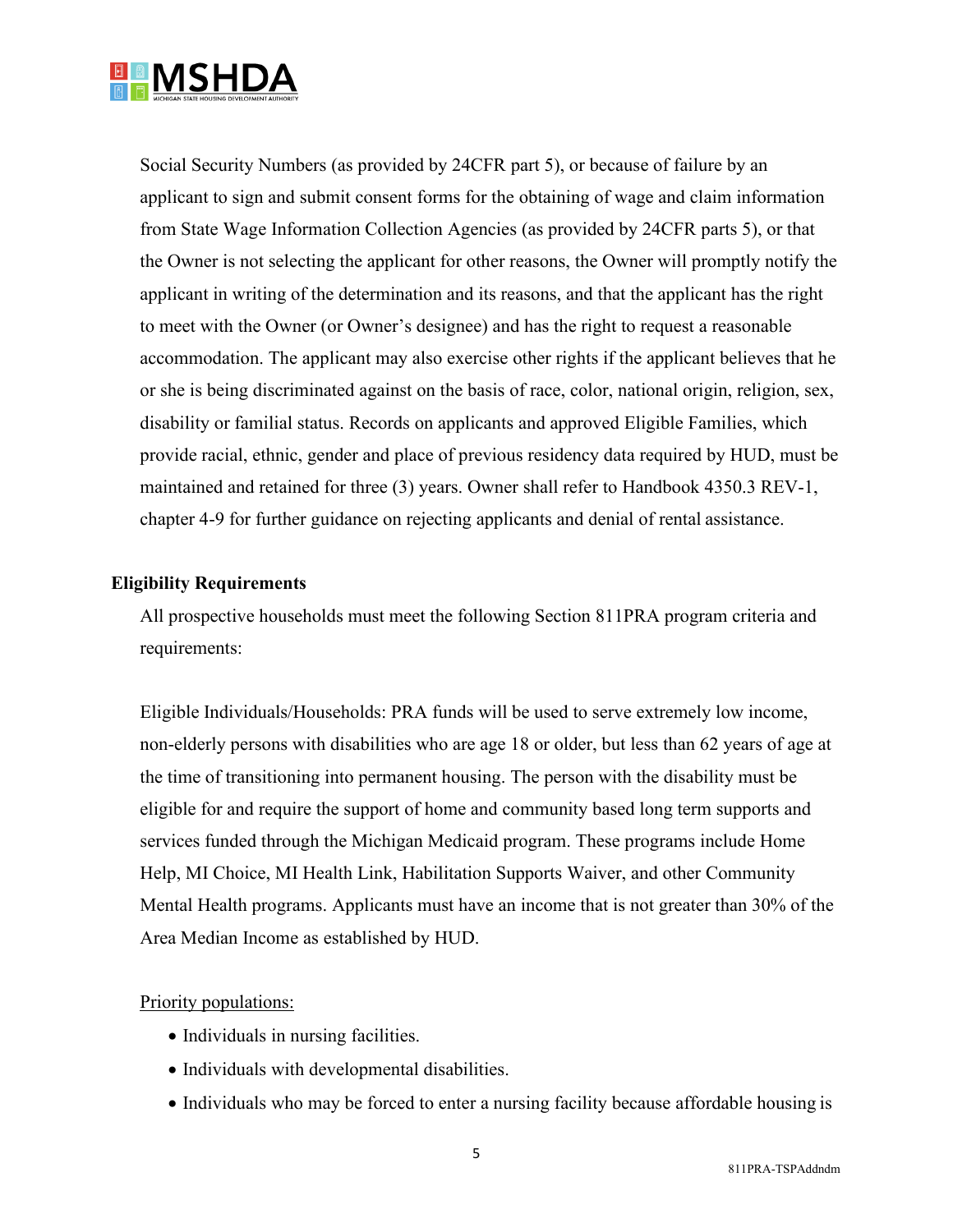

not available.

- Individuals who are chronically homeless.
- Individuals who are exiting foster care.

Applications are seldom rejected for poor credit, or financial history, poor or lack of rental history, minor criminal convictions, or behaviors that indicate a lack of housing readiness.

Credit Checks: The applicant's credit report will be run and reviewed, to include: (a) Applicants with evictions will be reviewed

(b) Credit history, unless something on it is a MSHDA disqualifying event, will not be used for denying residency.

811PRA applicants will not be denied occupancy based on a poor credit history or a history of nonpayment of rent if the applicant, at the time of commencement of occupancy, will have access to rental assistance sufficient to pay his/her share of the PRA unit rent and there are procedures in place to ensure such rental assistance will be paid on a monthly basis in accordance with the HUD 811PRA Model Lease and other 811PRA program requirements.

Disqualifying Criteria: The following households are excluded from Section 811PRA:

- Any household containing a member(s) who was evicted in the last three years from federally assisted housing for drug-related activity, with the following exceptions: 1) The evicted household member has successfully completed an approved, supervised drug rehabilitation program. 2) The circumstances leading to the eviction no longer exist (e.g., the household member no longer resides with the applicant household).
- A household containing a member(s) who is currently engaged in illegal use of drugs or for which the owner has reasonable cause to believe that a member's illegal use or pattern of illegal use of a drug may interfere with the health, safety and right to peaceful enjoyment of the property by other residents.